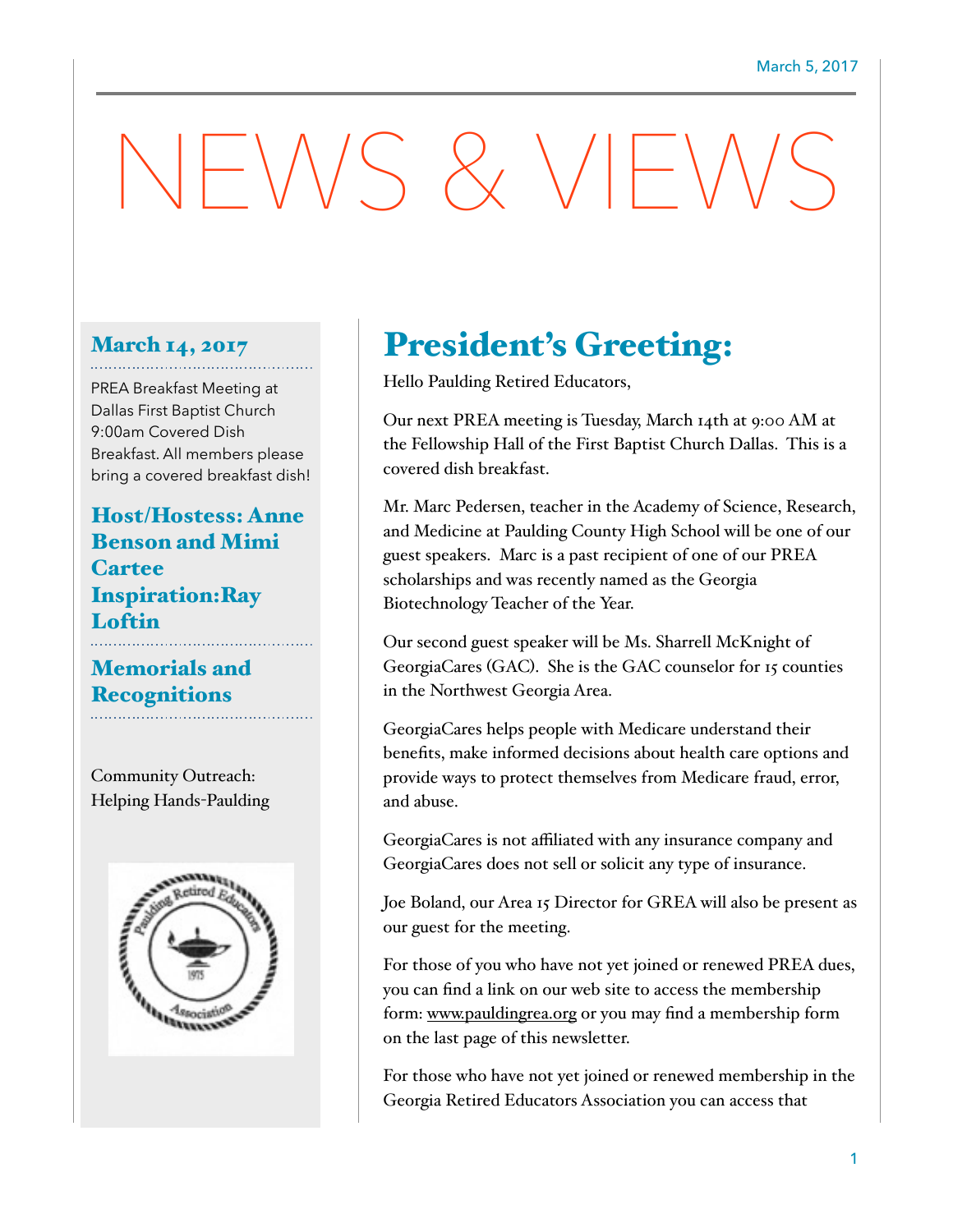## Dates to remember:

PREA meeting April 6, 2017 Cluster Meeting at Cherokee Country Club Cedartown, GA

PREA meeting May 2017 Program: "Celebrating with the 2017 Retirees"

May 9-11 58th Annual GREA Convention Stone Mountain, GA

information at this link: [www.garetirededucators.org](http://www.garetirededucators.org)

Once again, you will receive our News and Views and a reminder phone call prior to each meeting. If you were unable to attend our first 3 meetings then please pick up your handbook at the March meeting.

We look forward to seeing each of you Tuesday, March 14, 2017 at the First Baptist Church of Dallas for our Meeting of the Paulding County Retired Educators.

Respectfully,

Ricky Clemmons

Reach Out to Make a Difference:

Please bring items and/or donation for Paulding Helping Hands to the March meeting! If you would like to volunteer to work at Helping Hands call 770-443-1230. Volunteers are always needed! Even 4 hours a week would be very helpful.